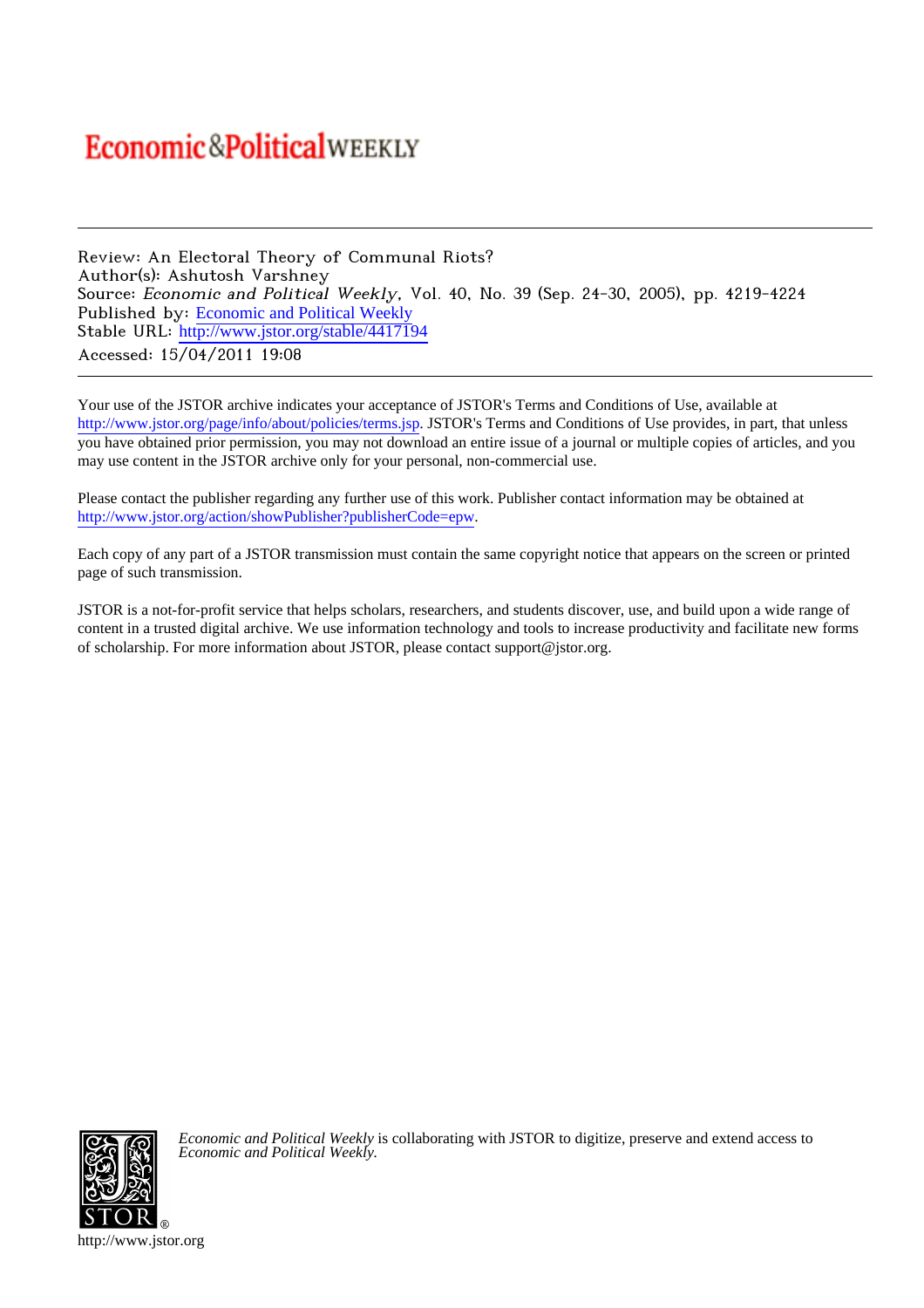## **Keview article**

# **An Electoral Theory of Communal Riots?**

#### **Votes and Violence: Electoral Competition and Communal Riots in India**

**/by Steven I Wilkinso;,' Cambridge University Press, New York, 2004; First South Asian Edition, 2005; pp 310, \$ 75 (hardcover).** 

#### **ASHUTOSH VARSHNEY**

**Q imultaneity of research programmes is da double-edged sword. Acrimony is quite common in political and popular debates, but scholarly exchanges are general ly expected to be less feverishly pitched. The conventional bounds of tone and temper, however, do sometimes collapse, when several scholars are working on roughly the same subject at roughly the same time.** 

**The coincidence of simultaneity need not inevitably go in this direction. It can also be viewed as an opportunity for a healthy intellectual exchange, which allows the scholarly community to advance the understanding of complex problems, and also provides them the building blocks for better explanations. ' It is in this spirit that I would like to view this book - as an invitation to dialogue, as a way to move our knowledge forward.** 

**My own arguments about Hindu-Muslim riots, based on research that began in 1990, are contained in my book first published three years ago.2 With Steven Wilkinson, the author of the book under review, I have collaborated twice: to put together a dataset on Hindu-Muslim**  riots in India  $(1950-95)$ ;<sup>3</sup> and to publish **some early findings based on the first cut of our database (1960-93).4 Our arguments in the beginning were not very different [Varshney and Wilkinson 1996], but by now we appear to have radically diverged. This essay is an occasion to take stock of this divergence, and appraise the electoral theory of riots that Wilkinson proposes.** 

**Wilkinson's book is based on his PhD dissertation completed at MIT in 1999, but** 

**it is manifestly more than that. For more than 10 years, Wilkinson has worked on Hindu-Muslim conflict. He was trained first as a historian, wedded to qualitative methods and to the power of the archive. He has increasingly moved towards quantitative modes of analysis. It has been a long professional journey, which will doubtless evolve further. This book is his first large product of his emerging quantitative methodological orientation.** 

#### **The Argument**

**Why do communal riots take place? Wilkinson's central argument is that "democratic states protect minorities when it is in their government's electoral interest to do so" (p 6).5 But when, one might ask, is it in the government's interest to protect minorities?** 

**Wilkinson points to two principal possibilities: (a) "when minorities are an important part of their party's current support base, or the support base of one of their coalition partners in a coalition government" (p 6); or (b) when the overall electoral system in a state is so competitive ...that there is therefore a high probability that the governing party will have to negotiate or form a coalition with minority supported parties in the future, despite its own preferences" (p 7, emphasis added).** 

**Of the two parts of the argument, thus, the first concentrates on the support base of the governing party or coalition; and the second focuses on the level of electoral competition. The higher the competition between political parties, says Wilkinson, the lower will be the incidence of riots. "Politicians in government will restrict the supply of security to minorities if.. .overall levels of party competition in a state are so low that the likelihood of having to seek the support of minority-supported parties in the future is very low" (p 7). In short, in highly competitive electoral contexts, Muslims would be protected by ruling parties, even when targeted by mobs in riots, because small groups could be critical in swinging closely contested elections.** 

**How is the level of electoral competition to be measured? In terms of the effective number of parties (ENPV), says Wilkinson. The virtue of ENPV, a commonly used measure to determine the level of party competition, is that it does not count the total number of parties contesting an election and weigh them equally, for that can only demonstrate the formal, not real, level of competition. ENPV gives greater weightage to parties with a larger vote share than to parties with a smaller vote share, thus showing what the degree of effective, not formal, competition is.6 The state of Madhya Pradesh (MP) may have as many political parties participating in the elections of late as Uttar Pradesh (UP), but MP normally has a straight contest between the Congress and the BJP, whereas in UP the electoral field has for over a decade been four-cornered, split between the Samajawady Party (SP), Bahujan Samaj Party (BSP), BJP and the Congress. The effective number of parties, and therefore the level of party competition, in UP is higher than in MP, even if the total number of political parties contesting in the two states is about the same.** 

**In my critical appraisal below, I will first deal with the second argument. The reason is quite simple. The argument linking electoral competition and riots is quite novel. Moreover, claims about electoral competition - what it is, how to measure it, and how it is connected to riots - dominate the book, and also provide its title. I turn subsequently to the argument about the role of the state, which has been standard fare in the literature for a long time.** 

#### **Party Competition and Riots**

**Does higher competition for votes between political parties lead to lower communal rioting and lower party competition to higher rioting, as Wilkinson claims, or is it the other way round? Consider the Figure, derived from the 46-year database (1950-95) that Wilkinson and I jointly created. It presents data (a) on the number of deaths and (b) on the number of riots for each year between 1950-95. Note that**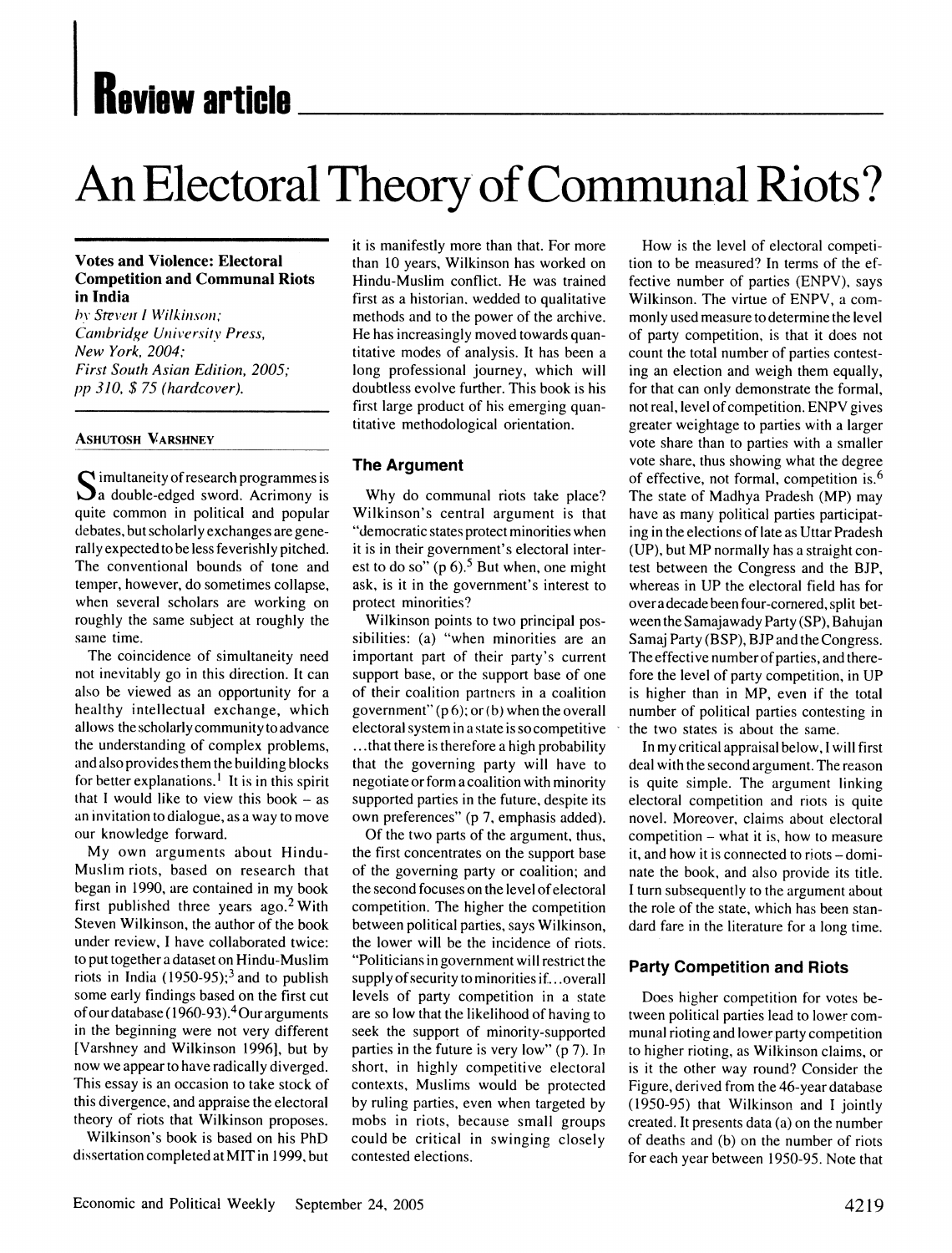**between 1950 and roughly 1975-76, the figures reveal no upward or downward trend. The ups and downs in riots appear to be a random walk. Starting with the late 1970s, however, there is a clear upward trend - ups and downs in riots each year are around a rising trend. Compared to 1950-76, more riots took place in India between 1977-95 and more people died in them.** 

**Wilkinson's central argument says: the higher the competition, the fewer the riots. Was party competition between 1977 and 1995, a period of rising riot frequency, less vigorous than during 1950-76, when riots were fewer?** 

**The answer is an unambiguous no. Roughly till 1967, the Congress Party had a nearly hegemonic hold over power and no other parties came close. The Congress began to lose power in 1967 at the state level and by 1977, the Congress was voted out in Delhi as well. Since then, the party competition, if anything, has been more vigorous. Indeed, at least since the late 1970s, incumbency has not been an advantage in Indian politics. Roughly three out of four incumbents have been thrown out of office in elections.** 

**How do these considerations tie up with ENPV? ENPV is, by definition, higher for a period when many more parties become effective contestants for power than for a period when the domination of one party was rarely challenged. In short. India has had more riots in a period of greater party competition, not less. Wilkinson's theory proposes the opposite: "The effect of the decline of the dominant Congress Party and the resulting party competition in recent years has not, as some have argued, been to increase the level of communal violence. On the contrary, the increasing party competition for minority voters has led to a reduction in Hindu-Muslim violence, as politicians are forced by electoral incentives to take firm action to prevent Hindu-Muslim riots" (pp 169-70).** 

**Here, then, is a direct clash between theory and evidence. But Wilkinson does have a way out. He can say that his argument applies to the state level, not to the national level. Logically speaking, it is possible for the country as a whole to have more riots and higher party competition at the same time, because (i) a few states may have low party competition and a lot of riots, even when (ii) most states have higher party competition and fewer riots. In theory, an increase in (i) can not only fully cancel out the decrease in (ii), but also produce** 



**an overall national increase in riots if the jump in (i) is big and the decline in (ii) low.** 

**It would have been instructive to discover whether states with small effective number of parties in the post-1977 period - let us say, Gujarat, Rajasthan, Madhya Pradesh, Andhra Pradesh, Himachal Pradesh - have indeed more than spoiled the overall downward effect that the states with higher number of effective parties - Uttar Pradesh, Bihar. Haryana. Maharashtra, Tamil Nadu - have, according to Wilkinson, brought about. No such exercise is undertaken. Instead, Wilkinson calculates the ENPV for various states in 2002 (p 143) and then presents his regression results for the period 1961-95 (p 151), leading to his major conclusion that "the number of Hindu-Muslim riots goes down as the effective number of parties goes up" (p 150). If this argument does not work for India as a whole, does it for the state level?** 

#### **Surprising Exclusions**

**Wilkinson's book is silent on two major issues, raising serious doubts about the validity of the argument even at the state level. First and foremost, one of Wilkinson's key causal variables - low or high party competition, or closeness of the election race - is at the level of electoral constituencies, but his riot data are townbased. It is well known in India's election studies that administrative units like towns and electoral units like constituencies do not normally coincide. Most towns of India are part of a larger or smaller electoral constituency, both for the national parliament and state assemblies, or alternatively, they are so large that they have split into several constituencies.** 

**Potentially, this creates insurmountable problems for Wilkinson's argument. Let me give an example. The town of Aligarh** 

**is split into two state assembly constituencies, Aligarh and Koil. Aligarh constituency incorporates a large part of the town, but Koil is both urban and rural, made up of some parts of Aligarh town and some contiguous rural areas. Wilkinson can measure electoral competitiveness at the level of Koil or Aligarh constituency, but the riot data we jointly collected are not forconstituencies.7 Incidents that are coded as riots in Aligarh town (including when the riot took place, how many people died, where the riot took place), may have taken place either in Aligarh constituency or in Koil constituency.** 

**There is no way of knowing this, unless one meticulously disaggregates riot locations below the town level - down to the mohalla or neighbourhood level - and then begins to map neighbourhoods with the constituencies in which they fall. Our database, as it currently exists, does not allow this. Wilkinson simply cannot be sure that riots at the town level are connected to the competitiveness of elections at the constituency level.** 

**If this is true for Aligarh, a medium-size town, consider the enormous measurement problems that this incorrect equation raises for riots that took place in the bigger riotprone cities - Ahmedabad, Vadodara, Hyderabad, Mumbai, Delhi. These five cities accounted for a very large proportion (nearly 38 percent) of all deaths in Hindu-Muslim riots during 1950-95 [Varshney 2002a: 104-5]. Moreover, each of these cities has many more than two state assembly constituencies that Aligarh is split into. The city of Delhi, for example, has seven national parliamentary and, currently, 70 state assembly constituencies. Our dataset simply does not allow us to determine which Delhi riots fell in which of Delhi's many constituencies. No analyst can derive conclusions about towns from electoral constituencies unless we**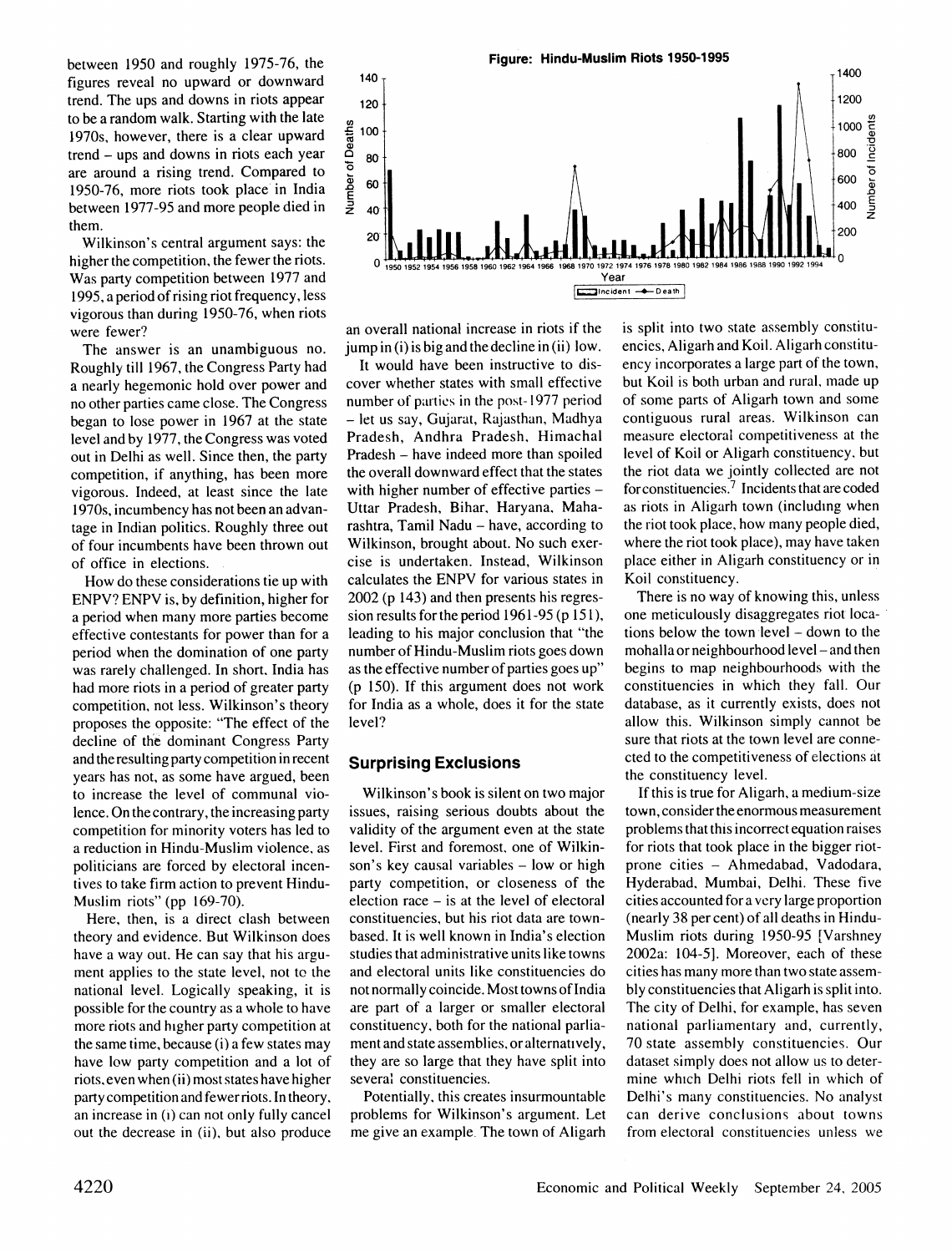**incorrectly assume that the town and constituency tend to coincide.8** 

**Another big silence, perhaps inadvertent, calls attention. Why have the regressions been run only for truncated period, 1961-1995 (p 151)?9 Why not for the entire period of 1950-95 included in our database? This matter is important, for the period left out of regressions, 1950-60, saw a much smaller number of riots than the later period, and also had a low level of party competition. Is the negative relationship between party competition and riots by any chance an artefact of the truncation, or does it hold up even when the entire period is covered? Wilkinson provides no assistance in the matter.** 

#### **Inconsistent Inclusions**

**Wilkinson's argument becomes even more troubling, when the reported regression results are carefully examined. Instead of a clearly demonstrable and robust inverse relationship between the degree of party competition and occurrence of riots, we get radical indeterminacy and a lot of what statisticians call 'noise'.** 

**Wilkinson has presented his regression results at two levels - for UP, 1970-95 (pp 43 and 45) and for 15 major states of India, 1961-95 (p 151).**<sup>10</sup> When the latter **is analysed, "there is a negative relationship between the degree of electoral competition in a state and its level of communal riots" (p 150). But in UP, the relationship is positive (Table 2.1, p 43). "The closeness of the previous Vidhan Sabha election ...seems to be positively related to the likelihood of a riot taking place before the next election" (pp 42-43). Are close races likely to reduce, orincrease, the odds of riots?** 

**When one looks at the relationship between electoral competition and the number of deaths, not number of riots, the plot thickens even further. Closeness in previous national election is negatively correlated with the number of deaths, but positively correlated with the closeness in the previous state election (p 45). In short, the relationship between electoral competition and riots is not uniformly negative. Rather, it is both positive and negative, depending on (a) whether we are looking at India as a whole, or at UP, and (b) whether we are looking at national or state elections. Closely contested national elections appearto produce a tendency towards fewer, smaller or no riots, but closely contested state assembly elections generate**  the opposite 'result.<sup>11</sup>

**More confusion is added by the variable "proximity to elections". In UP, the odds of riots go up if national or state level elections are within six months (p 43), but at the all-India level, riots are positively correlated with "state elections within six months" and negatively correlated with "national elections in six months" (p 151).12 Statistically, then, we have no uniquely acceptable and generalisable pointers to whether elections and riots are clearly related.** 

**The indeterminacy, one should emphasise, is not confined to statistical results only. The text also says quite contradictory things. In the opening chapter, as quoted above, the relationship between electoral competitiveness and riots is called negative (pp 6-7), an assertion repeated in several other places (p 137, 144, 147, 150 and 152). Elsewhere, however, Wilkinson equally clearly states: "towns with a close electoral race are considerably more likely to have a Hindu-Muslim riot" (p 16); "increases in electoral competition are associated with a rise in the likelihood of communal riots" (p 47); "'violence...was most likely to break out in those places where political competition was most intense" (p 205).** 

**What might account for these contradictions? Let us give the argument the benefit of doubt, and point to two theoretical possibilities. First, it may be that the relationship between electoral competition and riots is neither uniformly positive, nor uniformly negative, but curvilinear. That is, it is positive (or negative) up to a threshold of competitiveness and turns negative (positive) once party competition crosses that threshold. There is, in other words, a 'tipping point' somewhere which transforms a negative or positive linear relationship into its opposite. If so, Wilkinson should have tested for it, just as he has for the percentage of Muslims in a town's population, which he finds curvilinearly related to riots (p 41).** 

**Second, it may be that Wilkinson has measured electoral competitiveness for his India-level analysis in one way and measured it for the state of UP quite differently. As we look carefully, that does turn out to be the case. For Wilkinson's national level analysis, the indicator of electoral competitiveness is ENPV, and for the analysis of UP, the indicator is "how close the last election-race was".** 

**These are, of course, two different things, for it is possible for races to be quite close even if the contest is bipolar, not** 

**multicornered. Of late, election races between the Congress and BJP have been roughly as close in MP and Rajasthan as in the multi-party contests of UP. Wilkinson should have specified what matters most for his theory: closeness of races, or number of effective parties. They are conceptually separable. Wilkinson should also have used an identical measure for India and UP, and at the very least, might want to re-run the regressions.** 

**To conclude, if the exclusions generate doubts about Wilkinson's central argument, the inconsistencies and contradictions of what has been included seem to undermine it. This does not, of course, mean that there is no link between elections and riots. All it suggests is that Wilkinson has not been able to establish it.** 

#### **State and/or Civil Society?**

**Let me now turn to the first part of Wilkinson's argument. It concerns the relationship between the state and riots. "The response of the state", says Wilkinson, "is the prime factor in determining whether ethnic violence breaks out" (p 6). Further, "in virtually all the empirical cases I have examined, whether violence is bloody or ends quickly depends not on the local factors that caused violence to break out but primarily on the will and capacity of the government that controls the forces of law and order (p 5).** 

**A great deal has been written about the role of the state in communal riots.13 But before I analyse Wilkinson's version of it, let us first note that Wilkinson's views have dramatically changed over the last 10 years. In his first publication on the subject, jointly authored with me [Varshney and Wilkinson 1996], Wilkinson had drawn a distinction between the normative and empirical sides of a state-based explanation, suggesting that if the state repeatedly does not stop riots, even though it is constitutionally supposed to, scholars should stop asking what the state should do and start investigating why the state in fact does not perform its constitutionally assigned functions:** 

**Justice Raghubar Dayal's commission summarised almost all of the main measures to reduce violence as long ago as 1968: that state governments should not undermine or interfere with local law enforcement; that speedy and firm action should be taken at the first sign of trouble; that prosecutions of offenders should not be withdrawn for political reasons; that**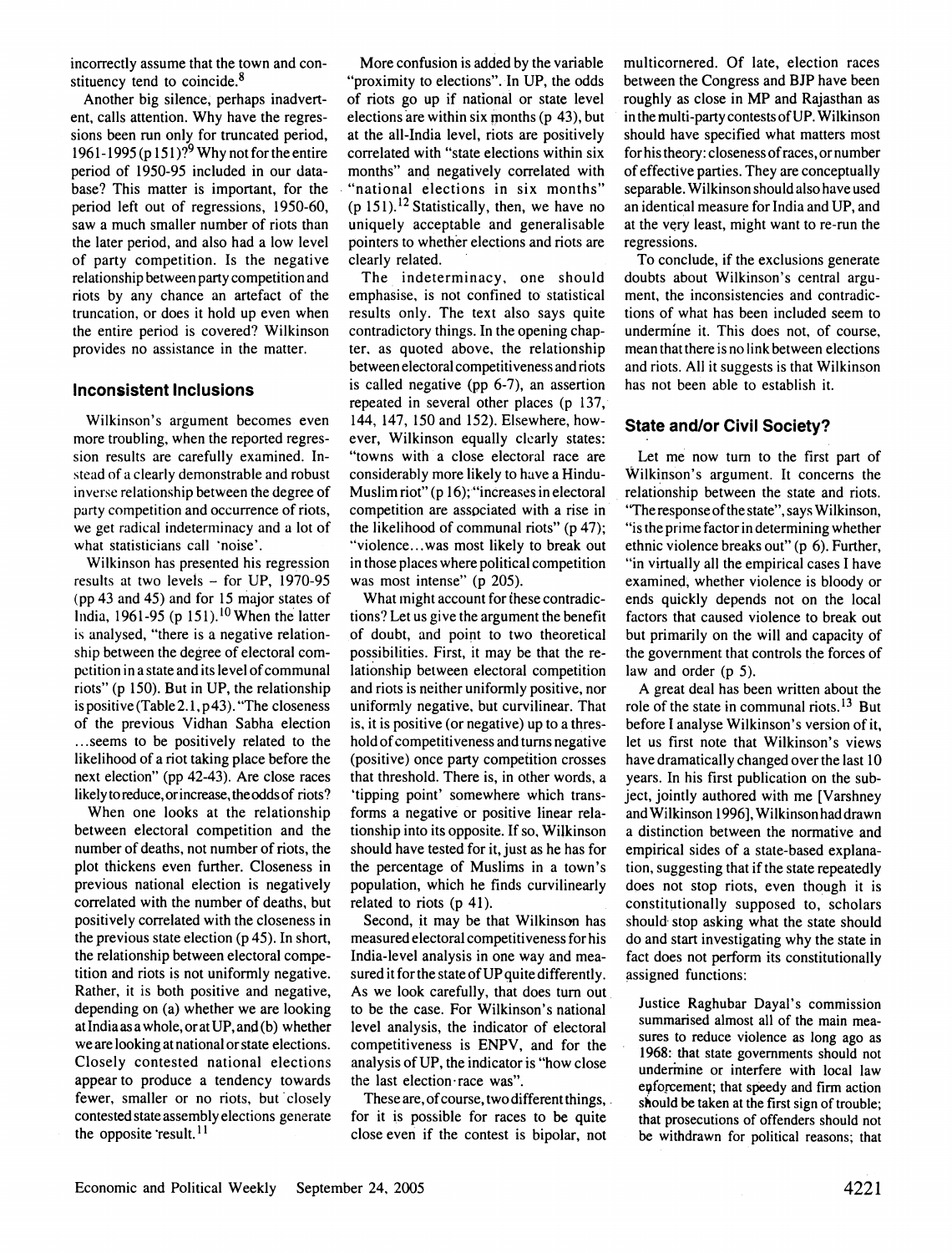**officers in service should not be transferred for reasons other than the requirements of service; that the press should be stopped from making false and deliberately inflammatory statements; and that textbooks should be cleansed of deliberately communal interpretations of history (Varshney and Wilkinson 1996:38, italics added).** 

**After outlining this list, Wilkinson, along with me,concluded that "another riot commission which tells us what ought to be done is not as helpful as finding out why previous recommendations have not been followed and then deciding which policies can be carried out" [Varshney and Wilkinson 1996, ibid: p 46].** 

**Moreover, Wilkinson at that time firmly veered towards an explanation based on civil society: "Local inter-group ties .. seem to provide the best defence against the spread of communal violence" (Ibid, p 39). Many examples of integrated ties preventing riots were cited. One such example stood out:** 

**Disha is a women's NGO working in Saharanpur district of Uttar Pradesh. Disha's workers (sakhis and sahyoginis) are drawn from both religious communities.. . As part of the Mahila Samakhya (MS) initiative in the state, Disha worked to improve women's education and awareness about a wide range of social issues .. .In Bateda village, before MS started, the women from the Muslim mohalla did not speak to the women from the Hindu basti....Gradually, a relationship of trust was built. ...(T)he sakhis and sahyoginis did not find it difficult to mobilise the two communities on a common basis like ration cards. Once the barrier was broken there was no going back ....They were even supported by the men in their efforts. Such contacts helped to stop communal violence in the autumn of 1990. Women mobilised by the NGO were active in stopping the controversy over the Ram janmabhoomi from destroying local communal harmony. Hindu women who had met Muslims through Disha's social work persuaded local Hindus to reassure Muslim families - who were about to flee their homes - that they would be in no danger if they stayed" (ibid, pp 43-44).** 

**This previous writing is not referenced at all in this book. If considerably greater research since 1996 has led to a change in Wilkinson's views, it should of course be accepted as something to do with professional evolution. But does the new argument stand up to scrutiny?** 

**A proof of why - and how - the state would ignite or stop riots is typically not** 

**found in regressions, which can suggest correlations, and are rarely enough for establishing causality [Achen 1982]. For ascertaining cause-and-effect relationships, one normally needs to go to qualitative empirical materials and do what has come to be called process-tracing - sorting out when a riot took place, or was likely to occur, what came before that, what after, and in what ways the state could be said to be involved.14** 

#### **Politics and the Muslim Vote**

**To support his theory, Wilkinson has marshalled qualitative empirical materials primarily from five states: Gujarat, Kerala, Tamil Nadu, Bihar and Uttar Pradesh. When the 2002 riots broke out in Gujarat, the riots on the whole did not spread beyond the state,15 though it should be noted that despite the enormity of violence, several towns within Gujarat, including Surat, remained quiet, or had small incidents only.16 Wilkinson argues that the clearest support for his theory comes from how Indian states other than Gujarat handled the 2002 riots. In 2002, Gujarat was among the states having the lowest number of effective parties, the BJP was in power in the state all by itself (not in a coalition) and it had no need for Muslim votes. The states of MP and Rajasthan - adjacent to Gujarat and like Gujarat, having only two main parties, the BJP and Congress - had no riots because the political party in power, the Congress, needed Muslim votes to compete with the BJP. In short, for riots not to take place, a state does not have to have a high ENPV, though it would be better if it did. All that is required is that a ruling party should have need for the Muslim vote.** 

**Wilkinson's interpretive account of qualitative political materials, which he needs to establish causality, is remarkably selective. First of all, it is worth asking if the Gujarat riots in 2002 had something to do with the fact that the central government in Delhi, in which the BJP was a primary partner, did not suspend the BJP government in the state, using Article 356 of India's constitution. Second, more critically, one can think of not one or two, but many instances when the ruling party was not the anti-Muslim BJP, or its analytic equivalent, the Shiv Sena, but deadly Hindu-Muslim riots nonetheless took place.** 

**If Gujarat in 2002 was ruled by the BJP, the Congress party ruled Gujarat on the following occasions when riots broke out:**  **January 1982; March 1984; March-July 1985; January, March and July 1986; January, February and November 1987; April, October, November and December 1990; January, March and April 1991; and January and July 1992.17 The BJP came to power in Gujarat state only in 1995. Moreover, in the early to mid-1980s, the Congress in Gujarat also unveiled the socalled KHAM (Kshatriya, Harijan, Adivasi and Muslim) strategy, aimed at putting together an alliance of these groups as a basis for power. The Congress aggressively courted Muslim vote; it was in power, yet Hindu-Muslim riots were endemic.** 

**Consider now the period of Ayodhya agitation, 1990-92. During 1989-90,Uttar Pradesh was ruled by Mulayam Singh Yadav, whose commitment to Muslims and cultivation of the Muslim vote is well known. In 1990 he did order the police under his command to shoot on the masses mobilised by Hindu nationalists, earning the famous epithet 'Maulana Mulayam'. Yet, awful riots took place in Uttar Pradesh in 1989-90. In supporting his theory, Wilkinson notes how Mulayam Singh Yadav in 1994-95 succeeded in preventing riots (p 93), but surprisingly omits his failure to do so in 1989-90.** 

**To make sure that these illustrations are not simply viewed as a few exceptions, to only proving the rule, let me give some more critical examples. During the infamous Mumbai riots in January 1993, the Congress ruled the state of Maharashtra. During the 1980s riots in the Moradabad, Aligarh and Meerut towns of UP, the Congress ran state governments in UP. Between 1978 and 1983, riots repeatedly rocked the city of Hyderabad, even as the state of Andhra Pradesh had Congress governments. And most remarkably of all, the riots of 1961, the worst year for riots in the first decade and a half of independent India, occurred when Nehru was India's prime minister, with an unquestionable commitment to India's Muslims, and almost all states then were Congress ruled. Counterexamples undermining Wilkinson's theory are simply too many to be brushed aside as occasional deviations from the rule.** 

**Why should the Congress, even under Nehru and Indira Gandhi, have failed to prevent riots? Why was Mulayam Singh Yadav successful in 1994-95 but failed in 1989-90? Why did Gujarat government**  fail to prevent riots in the early to mid-**1980s? Can we prove that the Congress governments (and Mulayam Singh Yadav**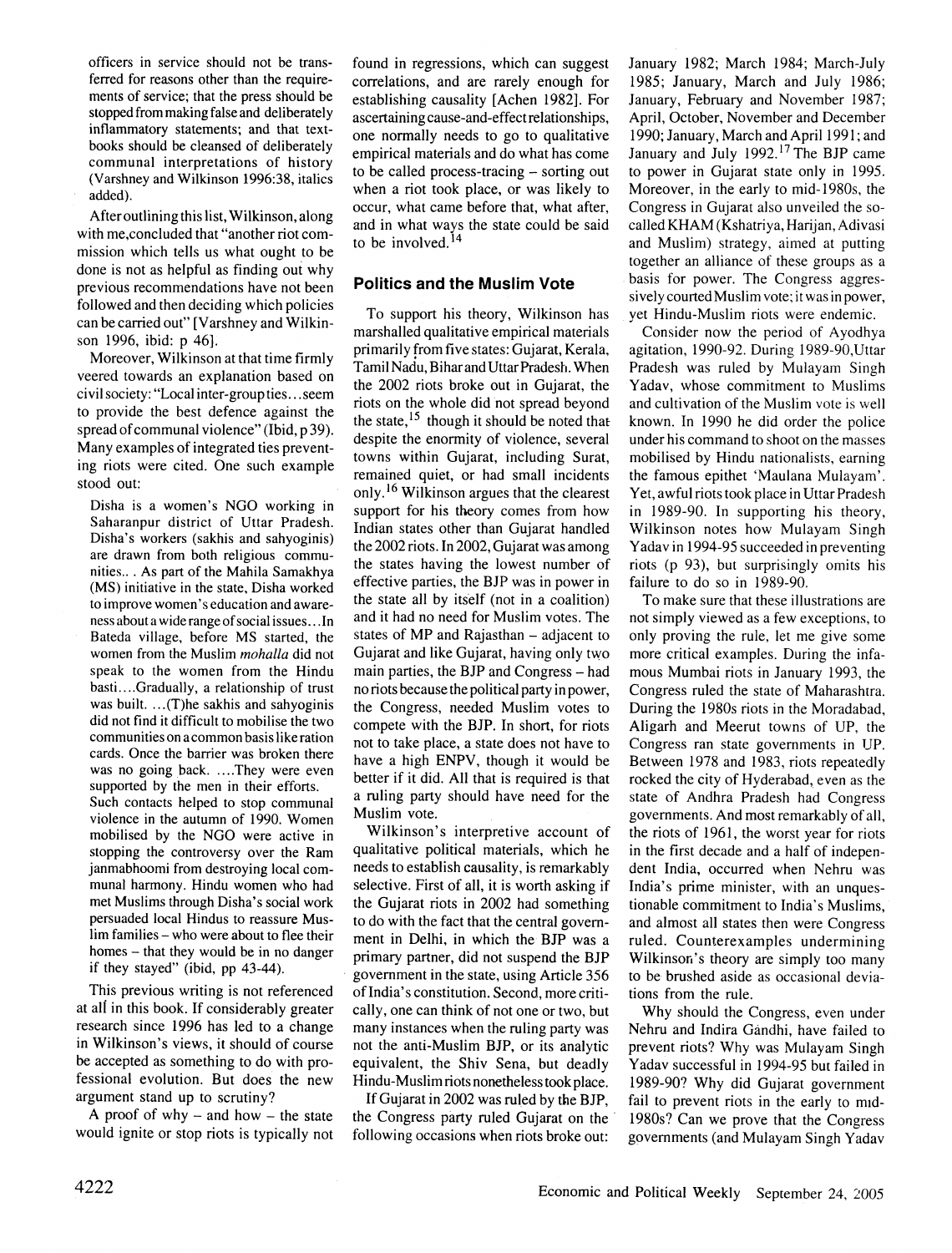**in 1989-90) were not cultivating, or did not need the Muslim vote? Not having used the many counter-examples above, Wilkinson does not formulate the question this way.** 

Fundamentally, Wilkinson's understand**ing of the state is at issue here, especially the relationship between the ruling party on the one hand and the permanent bureaucracy and police in a parliamentary system on the other. The theory that riots would not take place if only the government could order the police or armed forces "to use deadly force to stop them" (p 20) betrays a monolithic and omnipotent view of the state. The state is not a monolith, nor is it omnipotent or omniscient. Ruling politicians are indeed the bosses of bureaucrats and police officials, but that does not mean that ruling parties will always get what they want.** 

**Consider Indira Gandhi, who had a remarkable hold over state chief ministers after 1971. Can we really show that the many riots during her years, especially during 1981-84, took place because she allowed her chief ministers to order the police not to protect Muslims during riots - in the cities of Aligarh, Moradabad, Meerut, Hyderabad, Bhiwandi and Ahmedabad? In all of the states where these cities fell, the Congress Party ran governments during 1981-84.** 

**Quite often. if not always, the relationship between ruling parties and the bureaucratic-police establishment is one consisting of serious principal-agent problems. If peasants can subvert the landlords through 'weapons of the weak' without frontally defying them [Scott 1985], police officers and bureaucrats, with much greater power than the peasants, can also subvert the ruling parties through subterfuge, dissimulation and feigned compliance, even when one can demonstrate that the ruling party would not benefit from having riots and would like to prevent or control them.** 

**If riots took place under Nehru and Indira Gandhi's Congress party rule, despite their pro-Muslim political ideologies, why might that be so? Because some police officers and bureaucrats had very different ideological persuasions; or because officers at the top levels shared the ideological proclivities of the rulers but officers at the district level did not; or because police officers were heavily compromised in that the criminals who led the mobs in riots had developed an extensive network of relationships with them and with important local politicians; or because the police**  **officers and bureaucrats, despite political orders and their desire to control riots, were simply unable to do so, either due to the fact that information flows on the ground were defective, or the ruling politicians were divided on what to do, or opposition politicians, especially the Hindu nationalists, were strong enough to ignite riots and had enough links in local society to incite mobs. Other than ruling parties, opposition parties in a democracy also matter, and even while not ruling, can wield a lot of power. The argument that the state can stop riots at will can only be premised upon an assumption that there are either no principal-agent problems at the level of state institutions and/or the state is all-powerful and opposition parties of no consequence. Both assumptions are flawed.** 

**This view of the state, of course, does not mean that the state is never interested in riots. It may be, but that, as the examples above show, is not always the case. That being so, one can't build a general theory of state involvement in riots. State involvement of the kind Wilkinson talks about is linked conceptually to pogroms, not riots. Gujarat comes closest to Wilkinson's theory because it was one of the few pogroms in independent India. Riots have often taken place in India; but there have been very few pogroms.18** 

**This view of the state also does not mean that one should stop critiquing the state for failing to protect the lives of its citizens. In terms of action, citizens should of course exercise pressure on the state to behave better. But in terms of analysis, one needs to draw a distinction between empirical and normative theories of the state. The state quite often does not, or is unable to, do what it should. Political scientists have long known that.** 

#### **Conclusion**

**Methodologically speaking, Wilkinson's book is quite unusual. Both qualitative and quantitative methods have in the past been used to explain why Hindu-Muslim riots have been such a persistent feature of 20th century Indian politics. But no scholar of communal violence has thus far so heavily relied on statistical methods, and applied them with the kind of commitment Wilkinson demonstrates in this book. If the argument is still unconvincing, it is not because regression analysis itself is a fundamentally flawed mode of analysis. Rather, we may need a more imaginative** 

**mix of methods, some more interpretive than statistical, some more logical than purely empirical. If Wilkinson had supplemented his regression analysis with some in-depth empirical research into case materials, and if he had used a combination of deduction and induction, relying on logical reasoning whenever necessary, his results would have been superior. The argument falls because of inadequate logic and lack of empirical depth.** 

**However, the implausibility of Wilkinson's argument does not detract from his tenacity.of purpose, seriousness of inquiry and spirit of innovation. These are qualities one simply cannot do without in a serious scholarly enterprise. Perhaps his next work will address the puzzles, paradoxes and contradictions this book leaves unresolved, and enlighten us more about communal violence. Bl3** 

**Email: Varshney@umich.edu** 

#### **Notes**

**[The author would like to thank Yogendra Yadav for helpful discussions on electoral issues raised in this essay.]** 

- **1 A model debates come to mind between James Scott (1976) and Samuel Popkin (1979) on the moral versus rational foundations of peasant revolutions.**
- **2 See Varshney, 2002a, published by Yale University Press in the US and by Oxford University Press in India. A Pakistani edition of the book appeared in 2003, and a Hindi translation in India in 2005.**
- **3 Our database was not based on government statistics, which most previous scholarship on riots had used, and we also covered a longer period than available in previous work: 46 years, 1950-95. For what procedures were used to generate a new dataset, see Varshney, 2002a, Appendix B.**
- **4 See Varshney and Wilkinson, 1996. Some quotes from this paper are used below.**
- **5 I should add that I only concentrate in this essay on the main argument of the book [Wilkinson 2005]. Wilkinson has chapters on testing other people's theories as well as some cross-country materials. I am not persuaded by them, especially on Malaysia where I have been doing research of late. But that is not the main issue here.**
- 6 The formula is ENPV =  $1/\sum v_i^2$ , where  $v_i$  is **the vote share of the ith party.**
- **7 For each district, our riot data is split into two parts: urban and rural. For our template, see Wilkinson, 2004, p 256; and Varshney, 2002a, p 309. No further disaggregation of urban and rural is available in the template.**
- **8 One can theoretically connect riots in towns and the degree of electoral competition, if in each of the many constituencies of the city, the election race is equally close or has an**